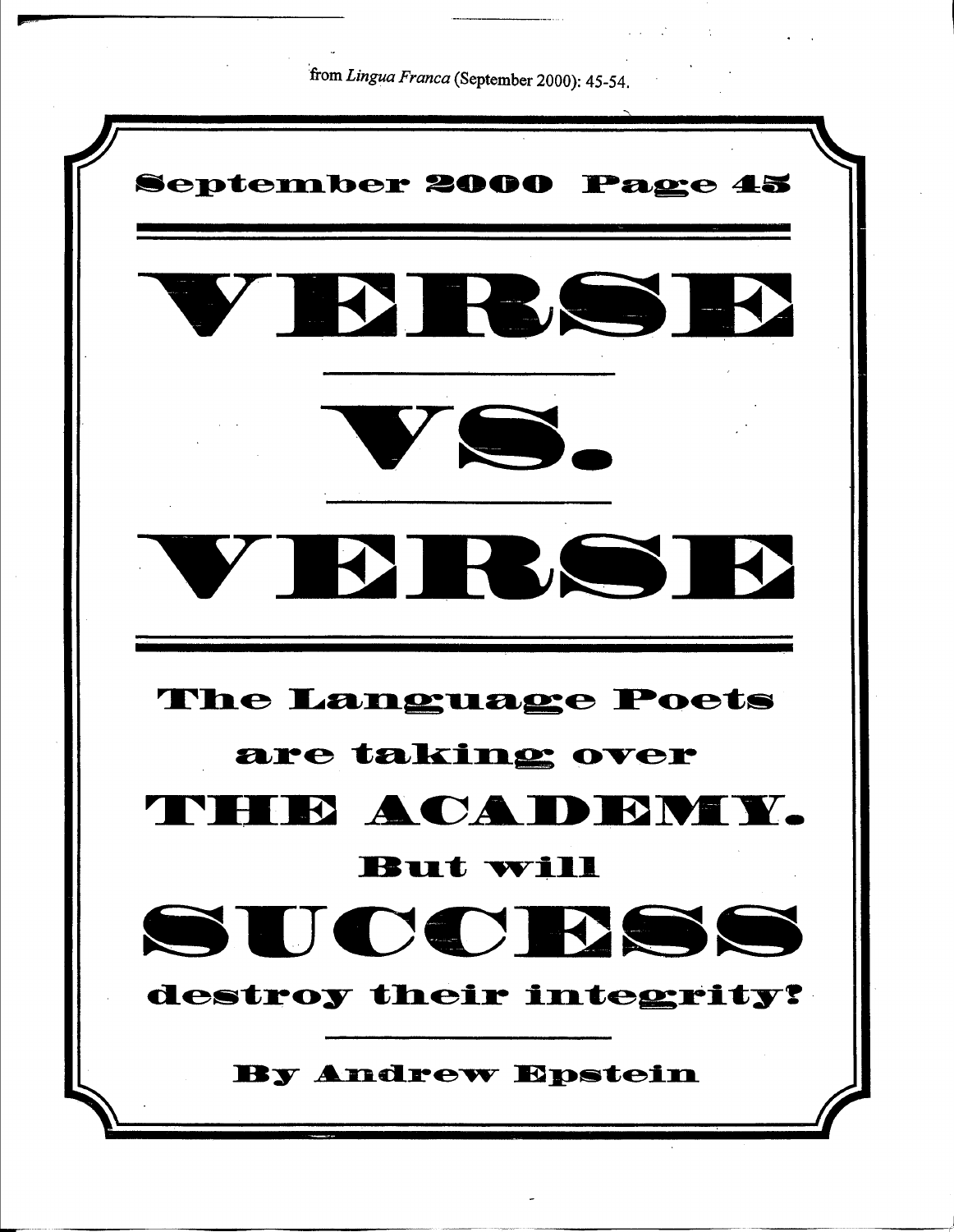

NASATURDAYEVBNINGIN 1997, in a hard-to-find performance space in New York's East Village, scores of poets, critics, and academics gathered to debate the

fate of Language poetry-a politically charged, theoretically informed alternative to mainstream verse that emerged in the 1970s. The catalyst was a new book by Bob Perelman, *TheMa~inalization of Poetry: Language*  . *Writing and Literary History,* which offered an insider's account and a lit-crit interpretation of the movement Perelman and his friends had lannched twenty years earlier.

In the 1970s, Perelman didn't hesitate to attack the nature scenery and first-person epiphanies of mainstream poetry as "neo-academic." But now he is an academic himself: In 1990 he became a professor at the University of Pennsylvania, and *The Marginalization of Poetry* was published not by a small independent house but by Princeton University Press. The East Village crowd was hostile toward academe's assimilation of what had once been an outsider aesthetic. Ron Silliman, a leading Language poet and an old friend of Perelman's, charged that Perelman's book was "literally a step in the long march toward tenure." Silliman asked, "What might this book have become had it been written for poets instead ·of as a strategy for professional advancement?" In the crowd, yonng people wore buttons that read FREE BOB PERELMAN. "It was very unruly," recalls Steve Evans, one of four panelists who spoke that night. "There were two hundred people trying to come to terms with where the academic world ends and an alternative one begins."

Switch channels to the Super Bowl pregame show, January 1999. One of the expensive commercials features a poet-critic enthusiastically dissecting the Yellow Pages. It's Charles Bernstein, perhaps the most famous theorist, promoter, and practitioner of Language poetry. Back when he supported himself with a day job as an editor of medical journals, Bernstein preached that writing must be "taken out of the *service* of the capitalist project." Now he has an endowed chair at the State University of New York at Buffalo, and he appears on television selling that compendium of commodities, the Yellow Pages. Has he lost all indie credibility?

"It's quite funny how the bad boys of poetry so quickly became the new academic verse," says Eliot Weinberger, the editor of *American Poetry Since 1950: Innovators and Outsiders* (1993). The assimilation of the avant-garde is of course nothing new. It is practically the defining story of twentieth-century art: Dada is enshrined at MoMA, *Ulysses* becomes as classic as *Hamlet,* and Jackson Pollock's splatters grace T-shirts and mugs. But in the case of Language poetry, the interval between outrage and institutionalization has been nnusually short. And the intensity of the Language poets' early campaign against the evils of capitalism and the imperial power of the state has left them particularly vulnerable to charges of compromise and selling out. "Let us undermine the bourgeoisie," Silliman declared in 1979; today he is a market analyst in the computer industry.

The relative success of Language poetry--particularly in the academy-raises uncomfortable questions. Should radical intellectuals maintain a radical stance forever? Is a poet's opposition to the mainstream more genuine if she remains unrecognized? Are Language poets embracing the consumerist culture they once challenged? Can an avant-garde poet also be an academic?

LANGUAGE POETRY

first came to life in the early to mid-1970s, when a number of yonng writers in San Francisco, and to a lesser extent New York, began congregating in lofts and bars to discuss radical · poetry and its possible connections with radical politics. Every oppositional movement needs an enemy, and in this case, the villain was the amorphous blob that Bernstein calls "official verse culture"-the academic creative writing establishment and its presses, prizes, and professors. Determined to resist that world, the poets set up an alternative network of journals and small presses. In homemade magazines like *This* and *Hills,* a poem might start "Sanity be applicable something men / *But* entails bridge energy often left me know to do with / Fabric may predict what experience" (Bruce Andrews), rather than, say, "Traveling through the dark I found a deer / dead on the edge of the Wilson River road" (William Stafford). This early period of creative ferment, youthful manifestos, and community building peaked when Bernstein and Bruce Andrews began publishing a magazine called  $L=A=N=G+L-A=G+E$ . The mysterious equal signs have been much discussed. They are generally thought to have been a way of interrupting any easy understanding of the word or concept of language-of drawing attention to the materiality of words. They may also represent the political goal of equality that the poets shared. In any case, the journal, which printed theory and criticism by poets rather than poems, provided a name for the nascent movement. Although the magazine lasted only from 1978 to 1981, the name stuck, despite protests from some involved.

The Language poets-a group whose core includes Bernstein, Andrews, Silliman, Perelman, Lyn Hejinian, Barrett Watten, and Rae Armantrout, as well as fellow travelers Michael Palmer and Susan Howe-were for the most part born during and just after World War II. They were radicalized by the Vietnam War and severely disillusioned by Watergate. They shared a passionate devotion to the more avant-garde side of American poetry-to the experimental poetics of Ezra Pound, Gertrude Stein, the early, more daring Wtlliam Carlos Wtlliams, and the neglected objectivist Louis Zukofsky. They saw themselves as extending and challenging the fiercely antiacademic, open-form New American Poetry of the 1950s and 1960s written by figures like Charles Olson, Robert Creeley, Frank O'Hara, John Ashbery, and Allen Ginsberg.

In the 1970s, waves of European poststructuralist theory were crashing onto American· shores, and many of the Language writers wanted to see what impact Derrida, Foucault, Barthes, Kristeva, Althusser, and Wittgenstein could have on American poetry. At a time when most poets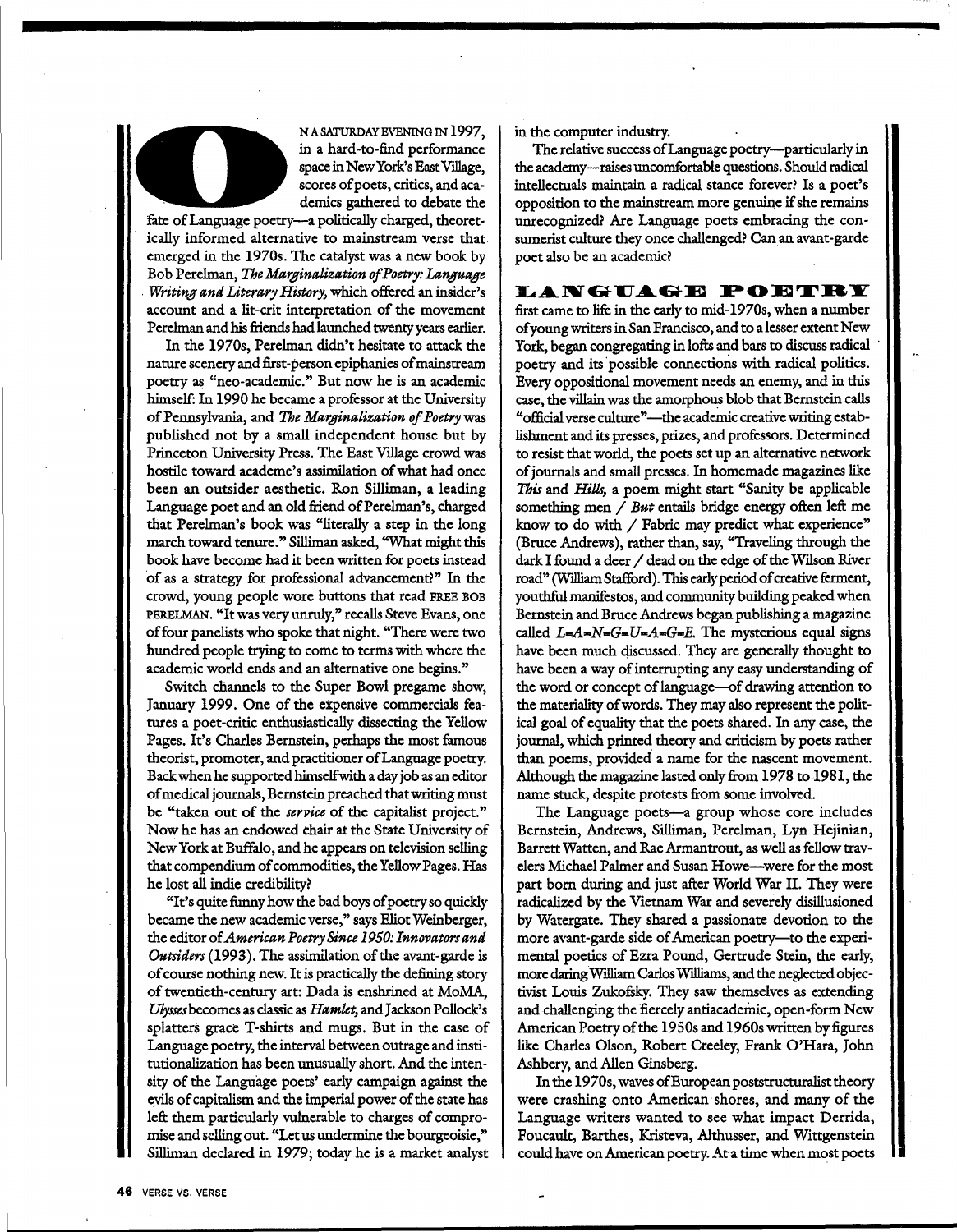in academic settings were retreating from theory to a neo- Romantic model oflyrical self-expression, Language poets were talking about the signifier and signified, the politics of the referent, and the ideological state apparatus. They refused to respect the boundary between creative and critical writing-between the writing of poetry and the writing of poetics. Ironically, this interest in theory meant that, for all their antipathy to the poetry of the academic establishment, Language poets were primed for a scholarly audience from the start. Even when virtually no Language poets had university affiliations, they. were tagged as academic. The poet Tom Clark's scathing 1987 indictment in *Partisan Review* was typical: The Language poets "are as long on critical theory as they are (relatively, and I think also absolutely) short on poems.... Their criticism is mostly written in a pretentious intellectual *argot* that sounds a little like an assistant professor who took a wrong turn on the way to the Derrida Cookout and ended up at the poetry reading."

But Language poetry is much more than poststructuralism chopped into lines of verse. At the heart of the Language aesthetic is an antagonism to the narrow conventions of the university creative writing workshop lyricthe "McPoem," to borrow a term coined by the (non-Language) poet Donald Hall. The workshop lyric, Language poets argue, is as bland, predictable, and easy to consume as a Happy Meal. Typically, it is an accessible, first-person account of an event, often involving family, which culminates in a tidy epiphany. Such poems are prized for the authenticity of the poet's voice and the naturalness of the language. Take Philip Levine's 1979 poem "Starlight":

My father stands in the warm evening on **the** porch of my first house. I am four years old and growing tired. I see his head among the stars, the glow of his cigarette, redder than the summer moon riding low over the old neighborhood. We are alone, and he asks me if I am happy. "Are you happy?" I cannot answer....

Language poets argue that the plain style and straightforward, linear story of a poem like Levine's do not call· into question language's ability to convey an experience. In mainstream verse, they feel, language is treated as a transparent window on the world. Language poets, by contrast, tend to write collages-discontinuous statements that are intended to expose the workings of language. They prize texts that are disjunctive, nonlinear, and open ended, demanding a reader who wili be an active participant rather than a passive consumer. Rather acuve participant radius times a process section of the fragmentation of the self. Detractors like Tom Clark have described Language poetry as "non-referential solipsist muzak," but fans find this kind of experimental writing more verbally exciting, unpredictable, and mysterious than mainstream lyric. For example, here is Charles Bernstein's "The Kiwi Bird in the Kiwi Tree":



I want no paradise only to be drenched in the downpour of words, fecund with tropicality. Fundament beyond relation, less "real" than made, as arms surround a baby's gurgling: encircling mesh pronounces its promise (not bars that pinion, notes that ply). The tailor tells of other tolls, the seam that binds, the trim, the waste. & having spelled these names, move on to toys or talcums, skates & scores. Only the imaginary is real-not trumps beclouding the mind's acrobatic versions. The first fact is the social body, one from another, nor needs no other.

As Bernstein's poem suggests, Language poets believe that the world as we know it does not exist outside or before language: "Only/ the imaginary is real." Accordingly, their poems focus on the vexed relationship between words and the world, which they consider "less 'real' than made."

Although those who disparage Language poetry often dismiss it as uniform in style, the work is actually quite diverse. For example, Bernstein's rigorously scrambled poetry is quite different from the poetry of Lyn Hejinian, whose nonsequitur sentences are studded with lyrical observations of quotidian experience. In *My Life* ( 1987), her highly regarded series of prose poems, Hejinian evokes childhood memories, though in a self-conscious and disjunctive style: "Summers were spent in a fog that rains. I had claimed the radio nights for my own. There were more storytellers than there were stories, so that everyone in the family had a version of history and it was impossible to get close to the original, or to know 'what really happened.' The pair of ancient, stunted apricot trees yielded ancient, stunted apricots. What was the meaning hung from that depend. The sweet aftertaste of artichokes ....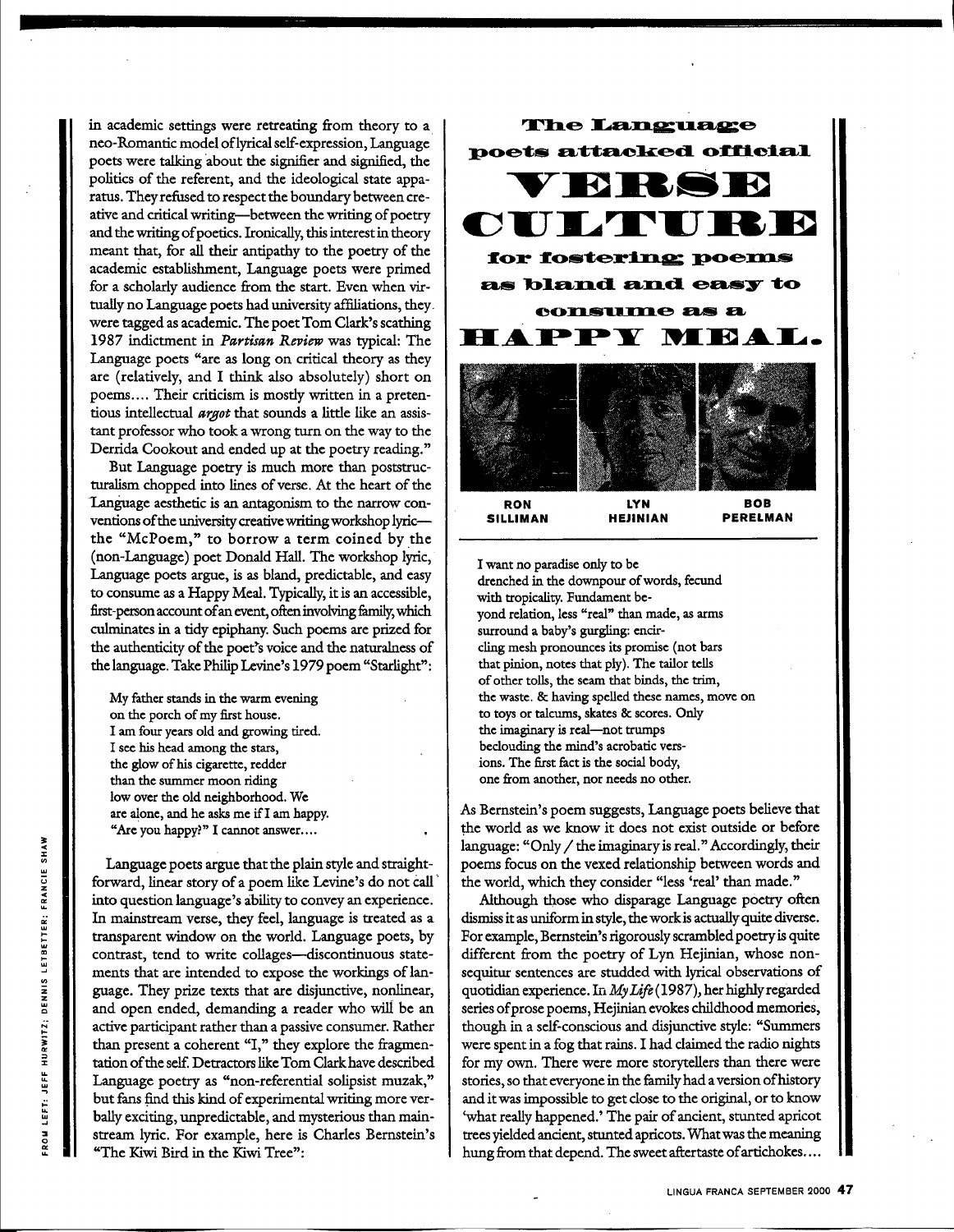There is so little public beauty." By critiquing the conventions of autobiography, Hejinian manages to create an innovative autobiographical mosaic.

Most Language poets hope that their aesthetic rebellion doubles as a political one. Their self-aware, fragmented writing, many Language poets believe, resists and subverts the prefabricated, covertly ideological language produced by mainstream culture. But even among Language poets, this political claim has been hotly debated. It rests on a series of assumptions: First, no linguistic construction of reality is natural or neutral. Second, dominant public discourses cannot be trusted, especially in a post-Vietnam, post-Watergate era, when language has been debased by. an imperialist state and a consumerist culture. Third, the choices that writers make-in grammar, syntax, narrative structure, and subject matter-reflect ideology.

If these thtee premises hold, then disrupting standard forms of language can be a politically liberating act. As Bernstein put it in the late 1970s, "language control  $=$ thought control = reality control." Andrews explained in 1989, "Faced with rules or patterns of constraint-the negative face of ideology-writing can respond with a drastic openness." In Andrews's rebarbative, hyperpolitical poetry, this openness means smashing normal syntax and coherence: "Equality demands no less; history begins with old man crying, logic you know, airplay your fingertips is not freedom-The disintegrating slop situation on outlaw; read it in the voodoo prospectus, keep trying death squads paid for by our *Christianity* radiation taxes so that human rights clone improves because there are so few rebels left to kill, like iron filings...."

#### FROM THE FIRST,

Language poetry was greeted with bafflement and hostility. In Ron Silliman's estimation, "no other current poetic tendency in America has been subject to the constant flow of dismissals and exposes, many of them composed in the threatened rhetoric of fury." But it didn't take too long for the mainstream to pick up on this new brand of poetry. In 1982 the *Paris Review* gave Bernstein space in its pages to offer a sampling ofLanguage poetry. In 1984 Marjorie Perloff, a premier critic of twentieth-century poetry, published a widely read piece explicating Language poetry in American Poetry Review. She quickly became the movement's most forceful academic advocate. Soon, prominent critics like Charles Altieri, Jerome McGann, Frederic Jameson, and Andrew Ross were debating the political value and aesthetic merits of the movement.

Throughout the 1980s, the poets still prided themselves on their marginal status. Central figures in Language poetry were making ends meet as typesetters, limo drivers, and writers of medical abstracts, and the Language poetry community remained well outside the orbit of the major publishers, the cultural media, and the academy. It was sustained instead by small, alternative presses such as Sun and Moon Press and The Figures.

When the University of Virginia professor Jerome McGann sang the praises of Language poetry in *Critical*  *Inquiry* in 1987, he drew clear boundaries between inside and out: " $L=A=N=G-U=A=G=E$  writing is distinctively experimental, while poets like Robert Pinsky, Louise Gluck, and John Hollander are traditionalists; and whereas the L-A-N•G-U-A-G-E writers are almost all situated-economically and institutionally-outside the academy, their counterparts, critics and poets alike, occupy important scholastic positions." In the introduction to a 1989 collection of essays, Bernstein noted how "encouraging" he found it that most of the poets who wrote for the volume, himself included, "are not affiliated with any university and their investigations of poetics and politics continue to be conducted without much institutional support."·

At the beginning of the 1990s, all this began to change. Suddenly, yesterday's outcasts and revolutionaries were not only on final exams but also mingling in the faculty lounge. In 1990, despite his lack of an advanced degree, Bernstein was named the David Gray Professor of Poetry and Letters at the State University of New York at Buffalo. He cofounded and now directs the university's Poetics Program, and his recent books of criticism have been published by Harvard and Chicago ( though he has continued to publish his poetrywith small presses such as Sun and Moon, Granary Books, and Meow Press). Susan Howe joined Bernstein at Buffalo in 1991. Meanwhile, Bob Perelman returned to school in 1985 to earn a Ph.D. at Berkeley, and he landed a job as a specialist in modernist literature in 1990 at the University of Pennsylvania, where he now has tenure. In 1998, Hejinian was invited to teach for a semester at the place many consider the bastion of the workshop lyric, the Iowa Writers' Workshop, which in recent years has opened up to alternative styles of poetry. "The students didn't seem to be invested in the old poetry wars between a mainstream and an experimental mode," Hejinian says. "The fact that I was invited to teach there means something is changing," she points out, wryly adding, "although of course this could just be seen as co-optation." Perhaps the most tangible sign of literary canonization came with the 1994 publication of *Postmodern American Poetry: A Norton Anthology,* edited by Paul Hoover, which devoted generous space to Language writing and placed its practitioners firmly on the official map of contemporary literature.

The Language poets have certainly come along way, but don't expect Charles Bernstein to knock Robert Pinsky out of the poet laureate chair anytime soon. "It's far from any kind of successful coup d'état by any stretch of the imagination," says Perelman. "It's ludicrous, really, when you count how many Language writers are in the academy." In fact, probably fewer than a dozen Language poets have found permanent employment in universities, and most of them were hired to teach literature rather than poetry writing, leaving creative writing programs still largely staffed by poets less amenable to the avant-garde. "If you look at the close to 300 creative writing programs in the country," says Silliman, "the number opened up to or interested in Language writing or employing Language poets would be 12 or less. It's not like these people have taken over the academy! What about the other 288 schools?"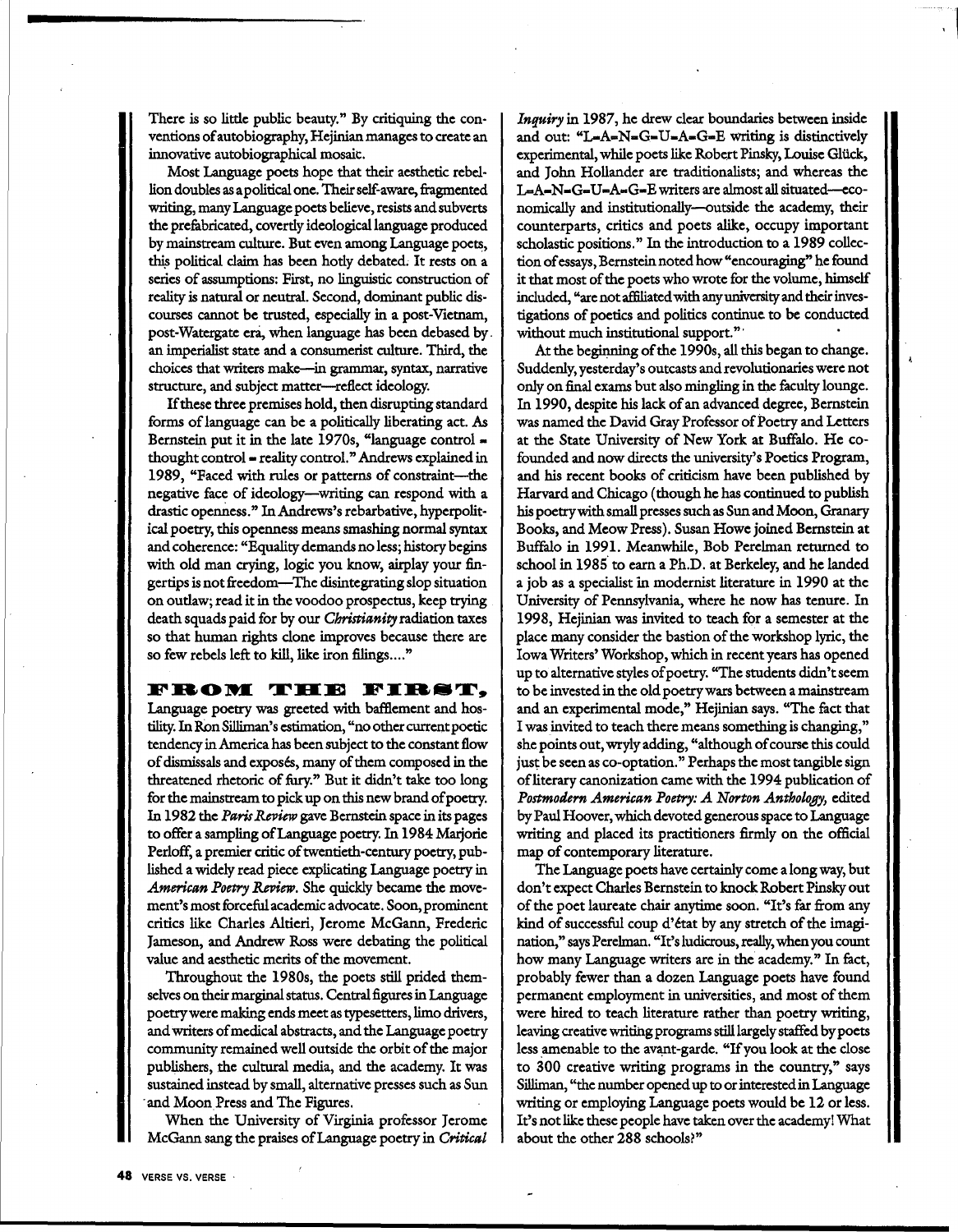Even the leading Language poets are "still virtually unrecognized" by official verse culture, says Perloff, currently an English professor at Stanford University. And in her opinion, with the exception of UPenn and Brown, "the Ivy League schools are still incredibly inhospitable to experimental work." Indeed, although he has featured yesterday's outsiders, such as Olson, Creeley, and Ashbery, in *The Vintage Book of Contemporary American Poetry(l990),*  Yale's poet-critic J.D. McClatchy has little patience for recent experimental poetry. "Language poetry, like other forms of experiment, appeals more to the young, the more innocent, those who haven't read as much and who-are attracted to glittering, moving objects," McClatchy says. "Those who don't realize that they can find in John Donne or Elizabeth Bishop depth and complexity about the human experience.... For more mature readers, it's boring."

#### **DEMPITE MUOII**

indifference and resistance, the mainstream *has* taken a greater interest in Language poetry lately. "For all its subversive claims," Xavier University professor Norman Finkelstein recently commented, "Language poetry is gradually (and happily) being absorbed by the university." Has institutional acceptance defanged another avantgarde? "Ironically, they've been folded like egg whites into the cultural mix," says McClatchy. Says Weinberger, "They are pursuing exactly the same kind of middle-class careerism as those in the creative writing programs they oppose. How is Charles Bernstein's endowed chair any different from Galway Kinnell's?"

"The easiest thing to do is shout careerist" when someone is successful, retorts Perloff. "I think it's nonsense to say that Charles Bernstein or any other Language writer has sold out to capitalism." But, as even Perloff concedes, the poets are hardly Young Turks anymore. "You can't be oppositional forever, decade after decade," she says.

As Alan Golding of the University of Louisville points out in his 1995 study, *From Outlaw to Classic: Canons in* American Poetry (Wisconsin), literary outlaws are either canonized or forgotten. "CriticismofLanguage writing's assimilation into the academy," writes Golding, "rests on an impossible, ahistorical wish for an ideologically pure, uncontaminated avant-garde that successfully resists cooption by the institution that it attacks." Is there another alternative for oppositional artists? Golding maintains that because Language poets are "highly self-conscious about their institutional relations," they now have the opportunity to change the academy from within-to mount an "institutional critique of contemporary writing and reading habits." Like a spy in the enemy camp, a poet like Bernstein or Perelman can function as "a complicating presence within these institutions."

Golding's proposal strikes some as overly optimistic. "I respectfully disagree with Alan on the notion of Language poetry's 'provisionally complicit resistance' within the academy," says Steve Evans, an assistant professor at the University of Maine and an advocate of the poetry of the new generation nipping at Language poetry's

TRANTER<br>.

:z: :,: 0 .,



## The equal signs in **L=A=N=G=U=A=G=E** drew attention to the **Inateriality of words.**

heels. Like some of his contemporaries, Evans feels somewhat let down by the taming of the movement's original, rather heroic project. "The enterprise of creating an alternative space in American culture bottomed out," Evans says. "The Language poets intended to transform the institution, but the institution transformed them."

In *The Last Avant-Garde: The Making of the New York •Schoo/of Poets(l998* ), the poet and critic David Lehman rejects the notion that Language poetry deserves to be called avantgarde. In his opinion, "the Language School looks modern but smells of the museums. It could not exist outside of the university." Lehman's broader argument is that the New York School of poets, a group that included Frank O'Hara, John Ashbery, and Kenneth Koch, were the "last authentic avant-garde movement... in American poetry." Lehman, who is series editor of the annual *Best American Poetry*, speculates that the idea of the avant-garde may no longer be viable, perhaps because "there is no real resistance to the new."

Lehman may be painting the contrast between the New York School and the Language poets too starkly. For many years, the Language poets did sustain an alternate literary universe without academic employment or support. And the New York School poets were hardly untainted by the academy: Lehman's bohemian heroes held Ivy League advanced degrees, W.H. Auden awarded the Yale Younger Poets prize to Ashbery's first book, and Koch has been a Columbia professor for forty years.

Lehman insists that he is not mounting "a critical attack on the Language poets as poets-they've worked *hard* at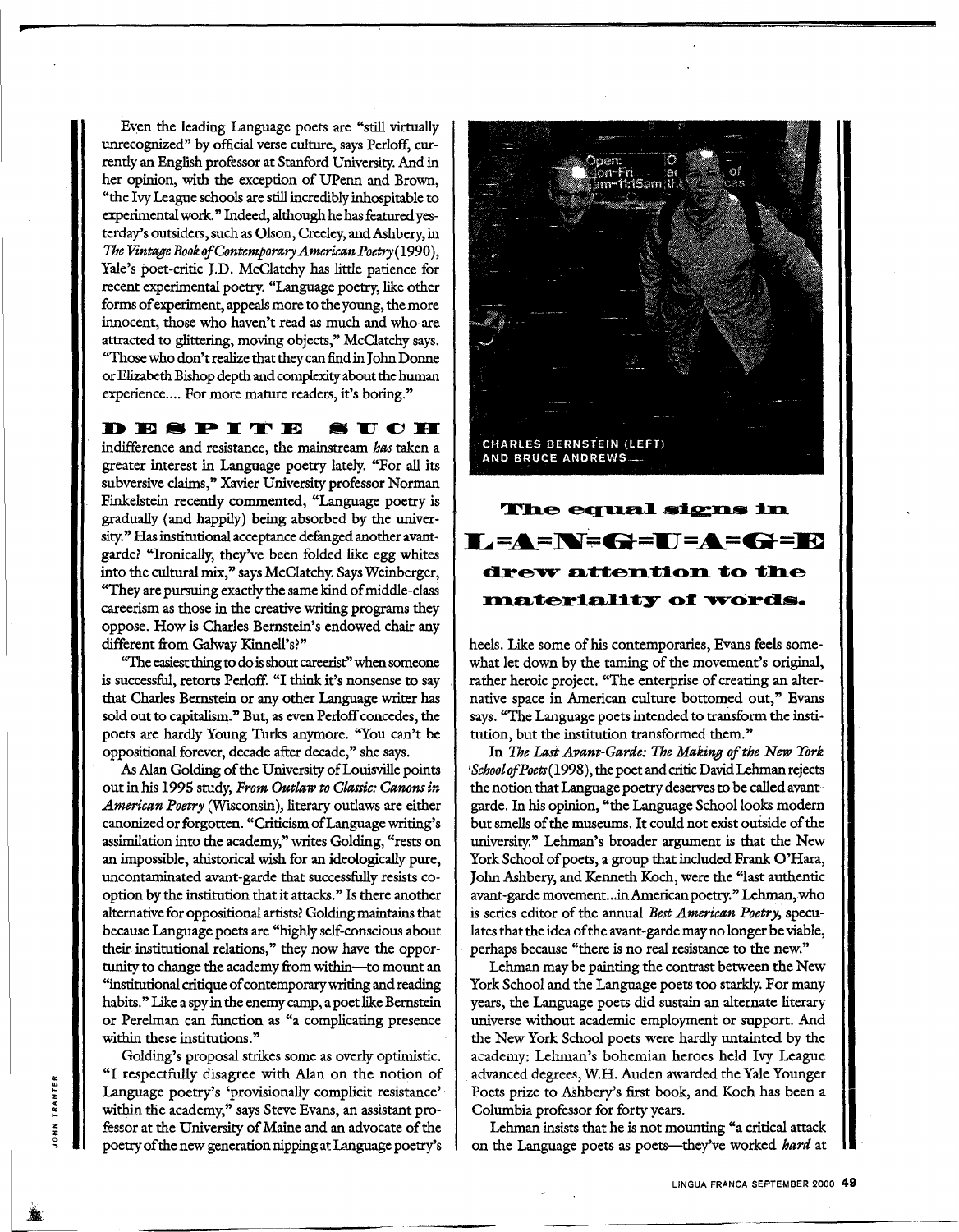it-and some are really interesting poets." But he believes that the kinship between Language poetry and the academy by definition deprives the movement of avant-garde status: "The idea of an academic movement that is avant-garde is oxymoronic. They are polar opposites. When Manet was an avant-garde exemplar, he was in contradistinction to Bouguereau and the academy. When Jackson Pollock appeared scowling and looking like a housepainter under the caption 'Is he the greatest living painter in the United States?' in *Life* magazine, it was a slap in the face of the Metropolitan Museum of Art. Butwhen a school of poetry is entirely academic-its readers, practitioners, supporters are all academic-how is it avant-garde?"

#### **HUT WHAT'S SO BAD**

about the academy? Is it really so dangerous for poetry? Even longtime allies of Language poetry disagree on this question, and tension has increased between those who have joined the academic ranks, such as Bob Perelman, and those who haven't, such as Ron Silliman.

After many years of community organizing and editing the *Socialist Review*, Silliman started working in the computer industry in 1989. Although he has taught on occasion, he says he has turned down offers of tenure-track positions, not only because he distrusts the institution, which he sees as "feudal and hierarchical," but also because of "the significant pay cut." Unlike some of his cohorts, who have been backed of late by such university presses as Wesleyan, California, and Chicago, Silliman has continued to publish exclusively with small presses like Roof Books and Meow Press. Silliman speaks highly ofhis day job and its effect on his poetry. "It gives me access and insight into aspects of the universe I couldn't otherwise see," he says. "Relationships outside the academy, in a nonprofit organization or even in an \$80 billion computer company, are much less feudal and are often based on cooperating with one another. It's not purity one is looking for, but it is useful to look for a workplace that doesn't actively eviscerate, emasculate, and oppress the individual."

Bernstein, on the other hand, doubts that the academy is more oppressive than other professions. Maybe in the corporate world there is "an internal dynamic that's freer than at the State University of New York," he says, but "the creativity that's encouraged there is all about maximizing the profits of the corporation!".

At the 1997 debate in the East Village about Perelman's The Marginalization of Poetry, Silliman expressed his pessimism about the prospects of poets in the academy. He sharply questioned his friend's decision to write the history ofLanguage poetry as an academic monograph. Because his book conformed to "normative academic discourse," Silliman argued, Perelman was guilty of explaining away the indeterminacies and taming the difficulties of Language poetry.

In his defense, Perelman contested Silliman's "demonization" of the academy. To dismiss academia wholesale perpetuated the anti-intellectualism that Language poetry



## **"NOT EVEN A VOW OF OBEDIENCE COULD MAKE ME SING A SONG I DID NOT HEAR."\***

FromJohn Dominic Crossan, who launched the current discussion of the historical Jesus, comes this revealing memoir of his journey from a traditional Irish Catholic upbringing to the height of religious controversy.

"... moving ... displays the large heart and humane history that have made [ Crossan] a prophet of the real meaning of Jesus." -James Carroll, author of *An American Requiem* 

"A great narrative! This book gives the reader **a rare insight**  into one of the great figures of contemporary Christianity as well as an awareness of the events that moved his life." -John Shelby Spong, author of *Here* I *Stand* 

•from *A* Long *Way from Tipperary* 

• HarperSanF rancisco *A Division of HarperCollinsPublishers*  www.harpercollins.com

 $the AB<sup>o</sup>$ <sub>necial</sub> The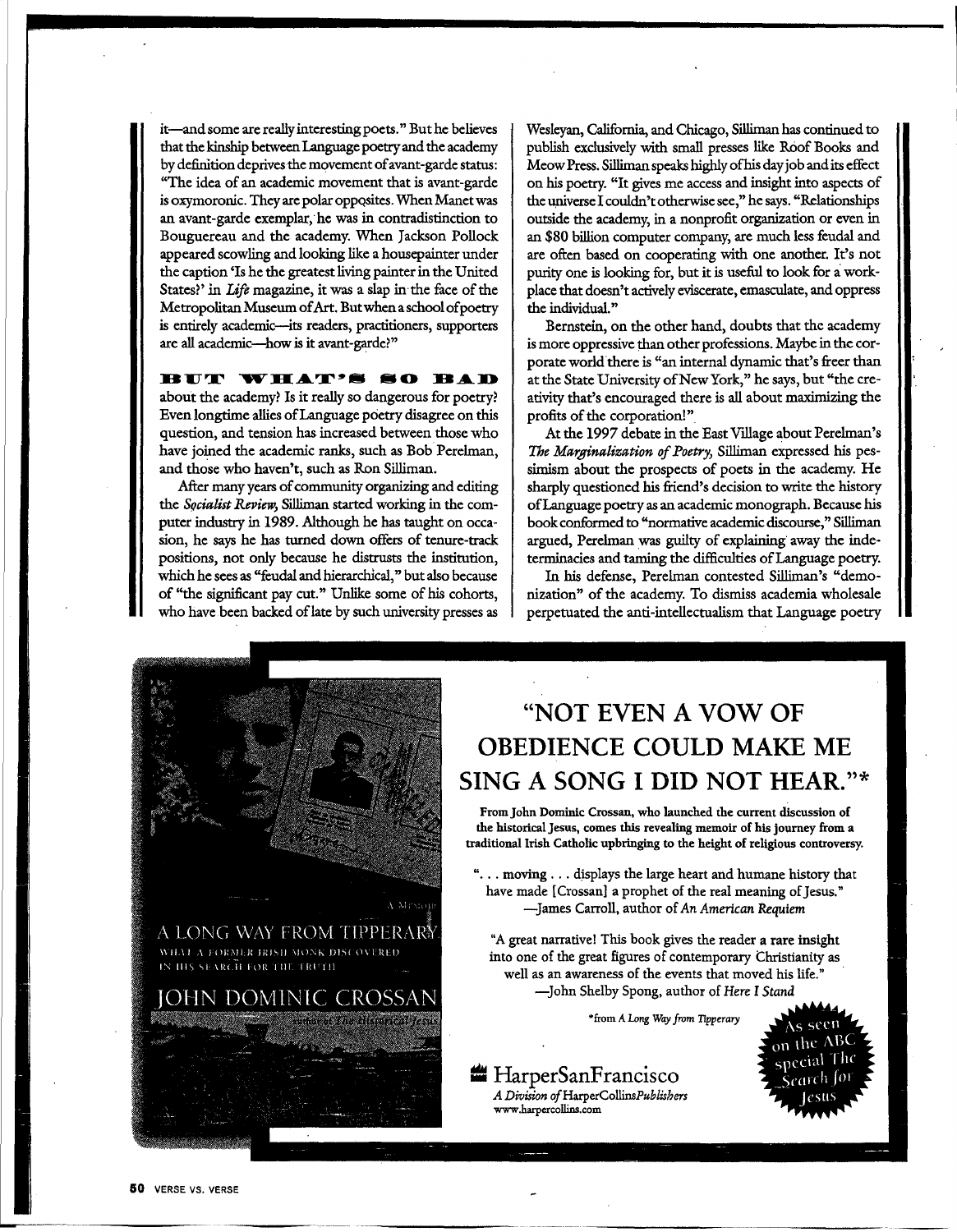always opposed. "Can real poetry only exist in autonomous margins?" Perelman asked. "If your answer is an unqualified yes, then my book will be a complicitous, not to say a fallen, act. But, come on, if you're going to demonize universities—where are these other, valid workplaces?"

"At the center of the argument between Perelman and Silliman," says Golding, "are two different visions of the university. The first view sees it as a possible vehicle for social change, where liberatory thinking can get done. The counterargument, Silliman's, is a vision of the university as a medium of social control."

No one views the academy as a utopian institution, but some poets and critics defend the value of introducing students to unconventional writing. Hejinian sees a continuity between experimental writing and teaching. "Isn't the avant-garde always pedagogical," she wrote in My Life. For her, "there's an affinity between what Language poetry tries to do and what good teaching tries to do: effect social change and progress. Really good teaching tries to foster intellectual creativity and encourage people to take intellectual risks, and good poetry does exactly the same thing."

**AS LANGUAGE POETRYS** most public face and as the Language poet most deeply engaged in the university, SUNY Buffalo's Charles Bernstein takes the most flak. A recent attack by Richard Kostelanetz in American Book Review, for example, alleged that Bernstein's literary politicking involved "a fundamentally fascist strategy,"



citing as evidence Bernstein's failure to mention certain experimental writers in a recent essay. Kostelanetz also sneered at "the desperate desire of some cliques to acquire a tenured academic position before it is too late." Given Bernstein's endowed chair, his university press-published books, his frequent public lectures, and his Super Bowl television commercial, Weinberger

> $G$ Hildra NS  $f$ merature

**AC ACTION OF** 

WORR'S BEING



## With superb anthologies from Blackwell Publishers

## **Children's Literature**

#### An Anthology 1801-1902 **Edited by PETER HUNT**

Explore works from writers as diverse as Maria Edgeworth, Edward Lear, Louisa May Alcott, Catherine Parr Traill, Charles Kingsley, Horatio Alger Jr., Susan Coolidge, Mark Twain, Robert Louis Stevenson, Ethel Turner, Thomas Hardy, Frances Hodgson Burnett and Rudyard Kipling in this new anthology of nineteenth-century English-language children's literature. Edited by one of the leading scholars in children's literature studies, this entertaining and scholarly anthology features over 120 complete works, poems, stories, and extracts from novels. OCTOBER 2000 - 6 % x 9 % - 416 PAGES, **IO HALFTONE ILLUSTRATIONS** 0-631-21049-0 - PAPERBACK

#### O-631-21048-2 - HARDCOVER

# Boston, MA . Oxford, UK

#### **Native American Women's Writing** An Anthology c. 1800-1924 **Edited by KAREN L. KILCUP**

Discover this richly interwoven collection of work by well-known figures such as Pauline Johnson, Sarah Winnemucca and Zitkala-a, as well as less familiar writers including Narcissa Owen, Buffalo Bird Woman, Mary Jemison, Ora Eddleman Reed, Sophia Alice Callahan, Owl Woman and Annette Leevier. Anonymously authored "women's texts" are also included. along with writing by children and young adults.

JULY 2000 - 6 X 9 - 464 PAGES<br>0-631-20518-7 - PAPBRBACK<br>0-631-20517-9 - HARDCOVER

#### **Literary Theory** An Anthology Edited by JULIE RIVKIN and

**MICHAEL RYAN** Acquire a comprehensive knowledge of the most recent developments in critical theory while becoming expert in the tradition from which the new theories derive. Literary Theory: An Anthology contains classic texts from Formalism. Structuralism. Marxism, Psychoanalysis, Deconstruction, Historicism and Feminism, as well as cutting edge work by leading theoreticians in such fields as Post-Modernism, Cultural Studies, Post-Colonial Criticism, Gay/Lesbian Studies, Ethnic Studies and Film. 1998 - 6 x 9 - 1152 PAGES 0-631-20029-0 - PAPERBACK<br>0-631-20029-0 - PAPERBACK<br>0-631-20028-2 - HARDCOVER

For more information on all aspects of our scholarly texts, books, reference materials, and journals...

**ROOKSERINGSTERN STATES (SOUTH)** Phone: 1-800-216-2522, Fax: (781)-388-8210. e-mail: books@blackwellpub.com

Phone: 1-800-835-6770, Fax: (781)-388-8232, e-mail: subscrip@blackwellpub.com

Visit Blackwell Publishers on the Net at: www.blackwellpub.com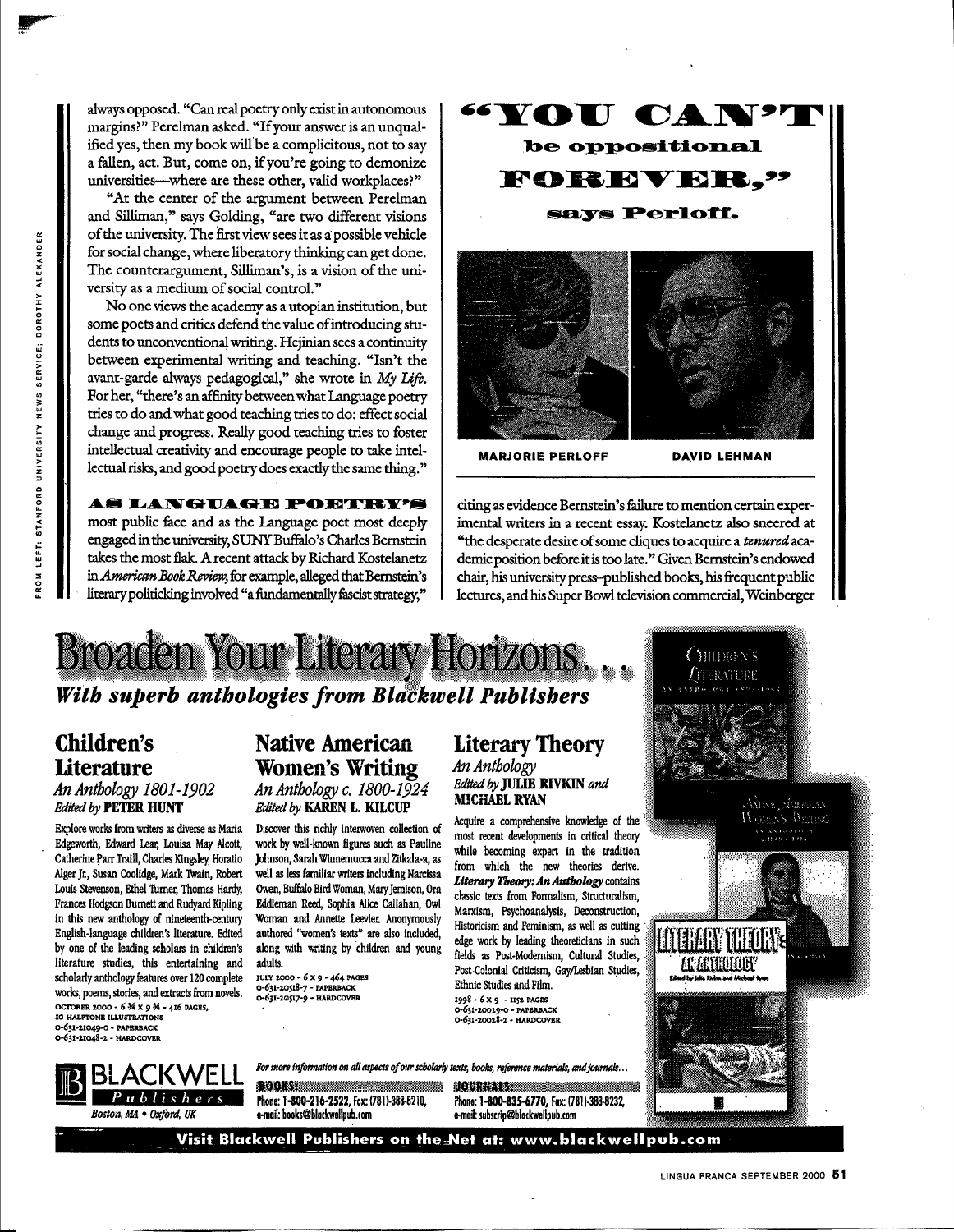quips that "Bernstein is an establishment figure in ways John Crowe Ransom never dreamed 0£"

But Bernstein, the author of more than twenty books of poetry, still thinks of himself as a gadfly. "Verse is born free but everywhere in chains," he wrote in his latest book. "It has been my project to rattle the chains." At fifty, Bernstein is slightly balding and bespectacled, with a mischievous glint in his eyes, a razor-sharp wit, and a formidable and exuberant way with words. He is quick to admit that he is as influenced by Groucho Marx as by Karl Marx, and his brand of irreverent, disruptive comedy draws on Lenny Bruce and Woody Allen as much as Allen Ginsberg or Frank O'Hara. In all his restless, ambitious work, Bernstein seeks to perpetuate what he calls (borrowing from the philosopher Stanley Cavell) the "aversion of conformity" at the heart of the American intellectual tradition ofEmerson . and Thoreau. A tireless provocateur, Bernstein is probably better known for his critical writing than for his poetry. His innovative, genre-bending essays ( some of which appear in verse form) offer an inspired blend of contrarian polemic, acute analysis, and antic humor.

Bernstein does not pretend to be free from the taint of capitalism or its institutions, which he sees as ubiquitous. "People act as if assimilation into the university is the most dangerous kind, but there are so many kinds of assimilation. Assimilation is everywhere," he argues. Do poets run the risk of having their autonomy compromised? "All cultural life, all language, is about compromise-that's what it is. The idea that there is a pure space is naive and possibly demagogic," he says. "The only unassimilated poet is the dead poet who never wrote anything." He objects to the notion that being a poet in the university is "ipso facto an example of hypocrisy." In Bernstein's opinion, "the interesting question is not whether a poet has a job but what he or she *does* with it."

So what has Bernstein been doing with his? At Buffalo, .he directs the influential and unconventional Poetics Program, which since 1991 has granted Ph.D.'s to a whole crop of poet-critics who are interested in the avant-garde and are now teaching around the country, such as UC-Santa Cruz's Peter Gizzi and University of Maine's Benjamin Friedlander. In 1994, he founded the Electronic Poetry Center (http:/ /wings.buffalo.edu/ epc/), a vast Web compendium of texts and links related to innovative poetry, which describes itself as "one of the first sites ever to provide a collaboration between the university and the innovative writing community." The same year he inaugurated the Poetics List, an e-mail listserv focused on experimental poetry, which today has around eight hundred participants.

Bernstein has regularly confronted poetry's powers that be, satirizing their clichés, pomposity, or narrow vision. A hilarious piece in his book *My Way* (1999) drew attention to the tired conventionality of *New Yorker* poetry by showing that virtually every poem in a four-month period contained images related to water. Last year, in his essay" Against National Poetry Month As Such," he argued that the new annual insti-



**Defy the Darkness**  A Tale of Courage in the Shadow of Mengele **By Joe Rosenblum** 

"Joe Rosenblum's story of survival through the Holocaust is a remarkable tale of resourcefulness, ingenuity and luck, which is all the more powerful for its direct and straightforward narrative."

**Rabbi Andrew Baker**  Director of European Affairs **The American Jewish Committee** 

"You'll be crying and you'll be cheering as this teenager, with a will to survive against all odds though he's reduced to a starving animal, outwits the Nazis at their own game. It's an emotionally charged saga." Arthur Hiller, Film Director

Praeger Trade • October • 320 pages 0-275-96862-6 • \$24.95

 $~\rm{GPO}$  GREENWOOD

## **Coming in Fall 2000 The Politics of**

#### **Parenthood Lost**

Healing the Pain after Miscarriage, Stillbirth, and Infant Death **Written and Edited by**  Michael R. Berman, M.D.

Dr. Berman of the Yale University School of Medicine shares his insights from his experiences helping parents deal with their grief and unravels the confusing genetic and medical causes of miscarriage, stillbirth, and infant death.

Bergin & Garvey Trade · November · 224 pages 0-89789-614-9 • \$24.95 .

#### **Why Parents Matter**

Parental Investment and Child Outcomes **By Nigel Barber** 

"The 'nurture assumption,' that good parenting is important for child development, has recently been under surprising attack. If you want to know why the assumption is correct, read this book. It provides an excellent overview of the essential research."

**Oavld Popenoe**  Professor of Sodolo~ Rutgers Unlvemity Author of *Life Without Father* 

Bergin & Garvey Trade • September • 232 pages 0-89789-725-0 • \$27.95

**James Bond** 

From Fleming's Novels to the Big Screen By Jeremy **Black**  Uses the plots and characterizations in Fleming's novels and the blockbuster films



to place James Bond in a historical and political context. Praeger Trade • November • 256 pages 0-275-96859-6 • \$24.95

#### **Retreat to the Reich**

The German Defeat in France, 1944 **By Samuel W. Mitcham, Jr.** 

"The greatest merit of this work is the author's insight into the German Army and its officers. It is a solid contribution to the literature on World War Two." **Gene Mueller Henderson State University** 

Praeger Trade • September • 304 pages 0-275-96857-X • \$27.50



88 Post Road West • P.O. Box 5007 • Westport, CT 06881-5007 • Telephrone (203) 226-3571 • Office FAX (203) 222-1502<br>www.greenwood.com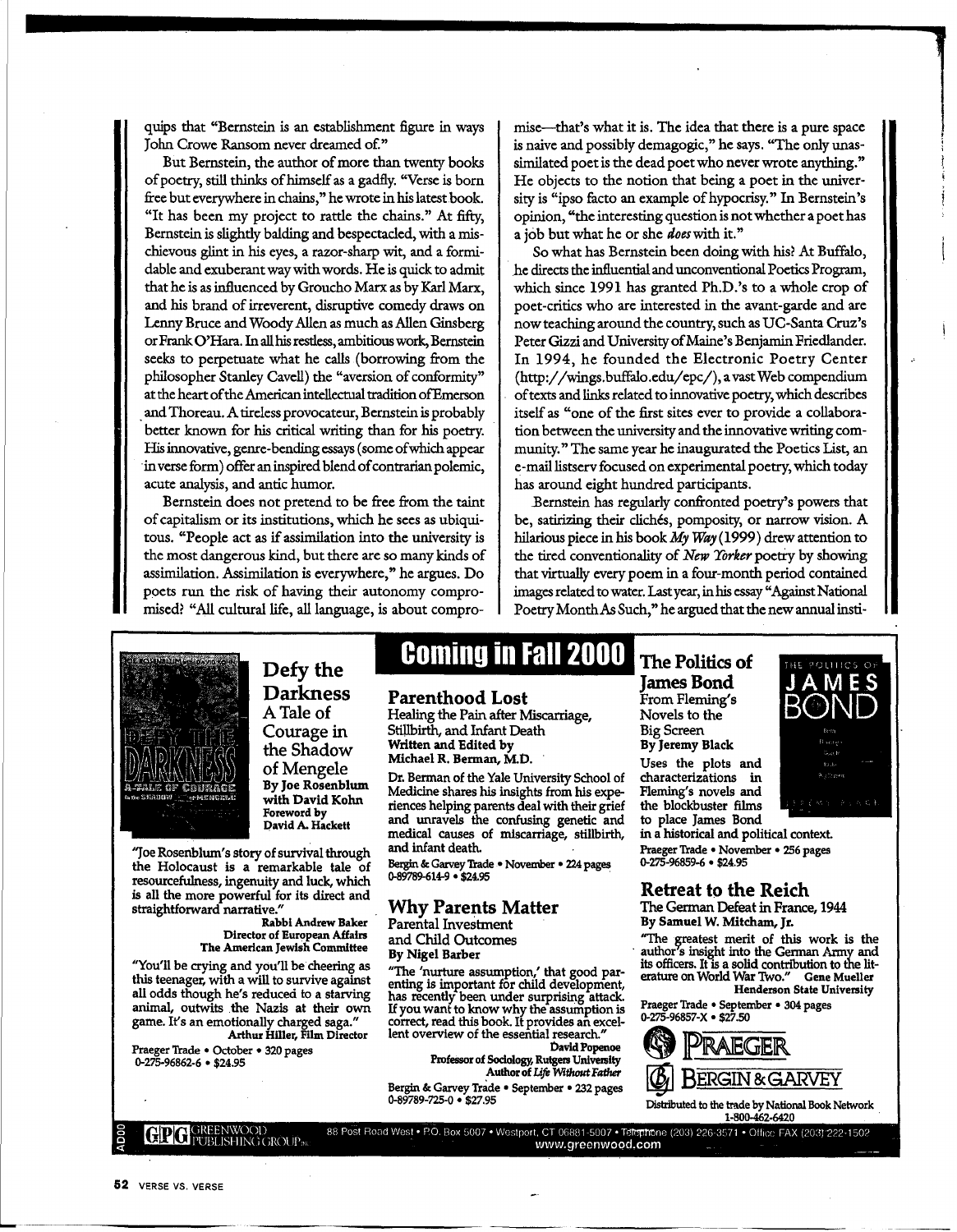tution amounts to a dumbed-down celebration of bland, feel-good poetry for commercial purposes. "The kind of poetry I want," Bernstein wrote, "is not a happy art with uplifting messages and easy-to-understand emotions. I want a poetry that's bad for you."

Recently elected to the executive committee of the Modern Language Association's poetry division, Bernstein has also written critically about the academy, protesting rigid disciplinary boundaries and contesting the way that thought, in an academic environment, tends to be "contained and stabilized" at the expense of "the irregular" and the "nonstandardizable, the erratic, the inchoate." Bernstein has perfected one method of disrupting the scholarly status quo: His lively, comedic performances have become a fixture at academic conferences, where they have been enthusiastically received. At a 1997 conference at Rutgers University called "Poetry and the Public Sphere," Bernstein shuffled a stack ofnote cards and read from them at random. His zigzagging talk mixed forceful critical statements about poetry and politics with a long Whitman-like poem that explored his own slippery, conflicting identities:

I am a leftist poet in my armchair and an existential poet on the street; an insider poet among my friends, an outsider poet in midtown... I am a capitalist poet in Leningrad and a socialist poet in St. Petersburg; a bourgeois poet at Zabar's, a union poet

- in Albany; an elitist poet on TV,
- a political poet on the radio.
- I am a fraudulent poet, an incomprehensible poet, a degenerate

poet, an incompetent poet, an indecorous poet, a crude poet... I am a language

poet wherever people try to limit 'the modes of expression or nonexpression. I am an experimental poet to those who value craft over interrogation...

- an elegiac poet, a raucous poet, a frivolous poet, a detached poet, a roller-coaster poet...
- & I am none of these things,
- nothing but the blank wall of my aversions
- writ large in disappearing ink-

At their best, Bernstein's performances seem both to mock and reinvent the genre of the academic conference paper. "I participate in *many* aspects of institutional and group identity," Bernstein says, "and I try to open up, redefine, and reconceptualize those definitions" through writing.

As a well-paid professor on the lecture circuit, has Charles Bernstein succumbed to capitalism? "That's a naive and romantic view," he says. "I think the refusal to engage the culture is actually an absorption into it, a silencing. The idea that you can't teach, or publish in certain places, or appear on TV, is contrary to my conception of how poets and intellectuals can engage public space." Indeed, what is most intriguing about recent writing by Bernstein and his fellow Language poets is how self-conscious they are about their conflicted